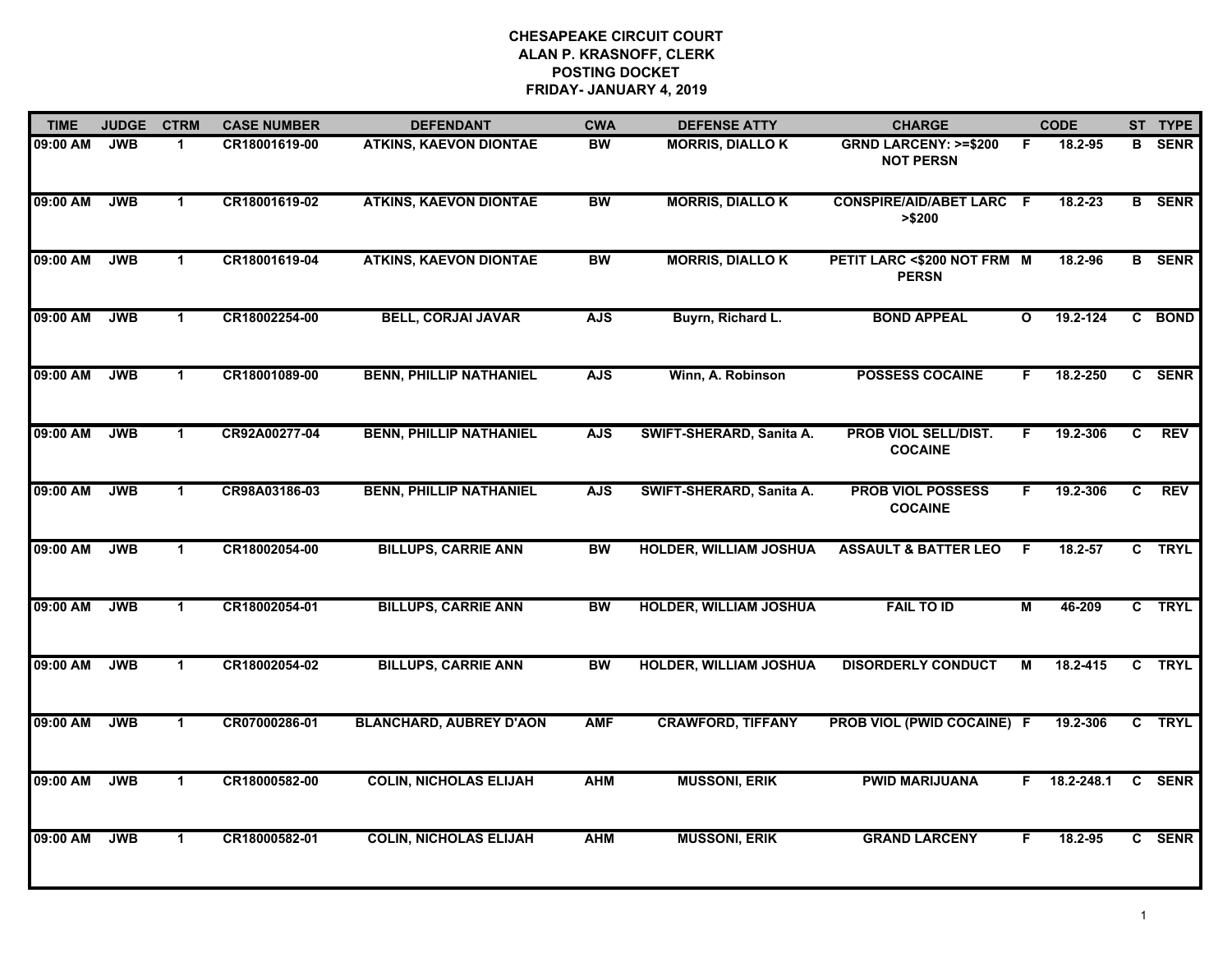| <b>TIME</b> | <b>JUDGE</b> | <b>CTRM</b>          | <b>CASE NUMBER</b> | <b>DEFENDANT</b>               | <b>CWA</b> | <b>DEFENSE ATTY</b>           | <b>CHARGE</b>                                   |              | <b>CODE</b>  |                | ST TYPE         |
|-------------|--------------|----------------------|--------------------|--------------------------------|------------|-------------------------------|-------------------------------------------------|--------------|--------------|----------------|-----------------|
| 09:00 AM    | <b>JWB</b>   | 1                    | CR18000582-02      | <b>COLIN, NICHOLAS ELIJAH</b>  | <b>AHM</b> | <b>MUSSONI, ERIK</b>          | ELUDE/DISREGARD POLICE- F<br><b>FELONY</b>      |              | 46.2-817(B)  | $\mathbf{c}$   | <b>SENR</b>     |
| 09:00 AM    | <b>JWB</b>   | $\mathbf{1}$         | CR16001113-03      | <b>COOKE, DARYL JOHNTELL</b>   | <b>AHM</b> | <b>CROOK, HEATHER BUYRN</b>   | PROB VIOL ASSLT ON LEO F                        |              | 19.2-306     | C              | <b>REV</b>      |
| 09:00 AM    | <b>JWB</b>   | $\mathbf 1$          | CR14001078-05      | <b>COX, STEVEN RAY</b>         | <b>AJS</b> | Sacks, Andrew M.              | <b>VIOL SUSP SENT(UTT</b><br><b>FORGED DOC)</b> | F            | 19.2-306     | $\overline{B}$ | <b>REV</b>      |
| 09:00 AM    | <b>JWB</b>   | $\blacktriangleleft$ | CR16001432-00      | <b>GREGORY, ANTONIO TYRELL</b> | <b>MLK</b> | <b>HOLDER, WILLIAM JOSHUA</b> | <b>POSSESS HYDRCODONE</b>                       | F.           | 18.2-250     | $\mathbf{c}$   | <b>TRYL</b>     |
| 09:00 AM    | <b>JWB</b>   | $\mathbf{1}$         | CR16001432-01      | <b>GREGORY, ANTONIO TYRELL</b> | <b>MLK</b> | <b>HOLDER, WILLIAM JOSHUA</b> | <b>FAIL TO APPEAR;</b><br><b>DEFERRED DISPO</b> | Μ            | $18.2 - 456$ |                | C TRYL          |
| 09:00 AM    | <b>JWB</b>   | $\mathbf{1}$         | CR18001924-00      | <b>HILL, YVETTE MICHELE</b>    | <b>MAP</b> | <b>NICHOLAS, LESLEE</b>       | <b>GRAND LARCENY: AUTO</b><br><b>THEFT</b>      | -F           | 18.2-95      |                | <b>B</b> TRYL   |
| 09:00 AM    | <b>JWB</b>   | $\mathbf{1}$         | CR19000126-00      | <b>HOSKINS, KAREEM ABDUL</b>   | <b>MLK</b> | <b>HOGAN, DANIEL</b>          | <b>BOND APPEAL</b>                              | $\mathbf{o}$ | 19.2-124     |                | C BOND          |
| 09:00 AM    | <b>JWB</b>   | $\mathbf 1$          | CR09002635-02      | <b>JACKSON, DEVON LEMAR</b>    | <b>AHM</b> | <b>WOOD, SHELLY F</b>         | <b>VIOL PROBATION (G/L)</b>                     |              | 19.2-306     | C              | <b>REV</b>      |
| 09:00 AM    | <b>JWB</b>   | $\mathbf 1$          | CR14002134-03      | <b>JACKSON, DEVON LEMAR</b>    | <b>AHM</b> | <b>WOOD, SHELLY F</b>         | <b>VIOL PROBATION (POSS</b><br><b>COCAINE)</b>  | F            | 19.2-306     | C              | <b>REV</b>      |
| 09:00 AM    | <b>JWB</b>   | $\mathbf{1}$         | CR14002134-04      | <b>JACKSON, DEVON LEMAR</b>    | <b>AHM</b> | <b>WOOD, SHELLY F</b>         | <b>VIOL PROBATION (P/L 3RD)</b>                 | -F           | 19.2-306     | C              | <b>REV</b>      |
| 09:00 AM    | <b>JWB</b>   | $\mathbf 1$          | CR18001039-00      | <b>JACKSON, DEVON LEMAR</b>    | <b>AHM</b> | <b>HOLDER, WILLIAM JOSHUA</b> | <b>POSSESS COCAINE</b>                          | F.           | 18.2-250     |                | C SENR          |
| 09:00 AM    | <b>JWB</b>   | $\mathbf{1}$         | CR04001302-00      | <b>JAMES, SABRINA DEMETRIA</b> |            | <b>DENNY DOBBINS</b>          | <b>FORGERY</b>                                  | F.           | 18.2-168     | $\overline{c}$ | $\overline{cc}$ |
| 09:00 AM    | <b>JWB</b>   | $\mathbf{1}$         | CR00A03853-02      | <b>JORDAN, WILBERT ODELL</b>   | <b>MLK</b> | <b>WOOTEN, MATTHEW</b>        | <b>PROB VIOL GRAND</b><br><b>LARCENY</b>        | F            | 19.2-306     |                | C SENR          |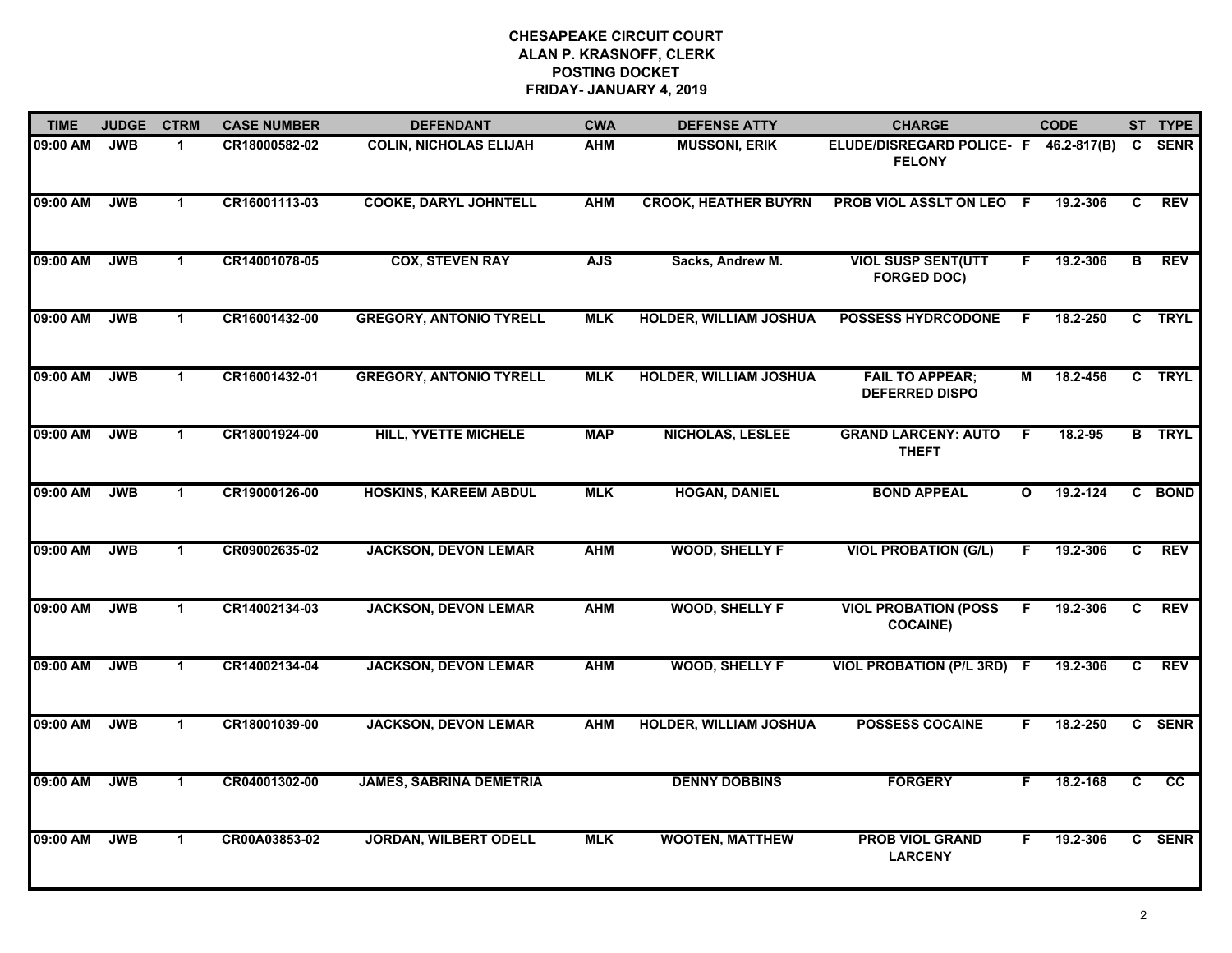| <b>TIME</b> | <b>JUDGE</b> | <b>CTRM</b>    | <b>CASE NUMBER</b> | <b>DEFENDANT</b>                              | <b>CWA</b> | <b>DEFENSE ATTY</b>        | <b>CHARGE</b>                                     |     | <b>CODE</b> |    | ST TYPE       |
|-------------|--------------|----------------|--------------------|-----------------------------------------------|------------|----------------------------|---------------------------------------------------|-----|-------------|----|---------------|
| 09:00 AM    | <b>JWB</b>   | $\mathbf 1$    | CR18001719-00      | <b>JORDAN, WILBERT ODELL</b>                  | <b>MLK</b> | Jones, David L.            | LARCENY: 3RD+<br><b>CONVICTION</b>                | F.  | 18.2-104    |    | C SENR        |
| 09:00 AM    | <b>JWB</b>   | $\mathbf{1}$   | CR18001719-01      | <b>JORDAN, WILBERT ODELL</b>                  | <b>MLK</b> | Jones, David L.            | LARCENY: 3RD+<br><b>CONVICTION</b>                | F.  | 18.2-104    |    | C SENR        |
| 09:00 AM    | <b>JWB</b>   | $\mathbf{1}$   | CR18001719-02      | <b>JORDAN, WILBERT ODELL</b>                  | <b>MLK</b> | Jones, David L.            | LARCENY: 3RD+<br><b>CONVICTION</b>                | F.  | 18.2-104    |    | C SENR        |
| 09:00 AM    | <b>JWB</b>   | $\mathbf{1}$   | CR19000093-00      | JOYNER, WATMON DESHAUN                        | <b>KAM</b> | <b>FLANDERS, JOSHUA B</b>  | <b>BREAK &amp; ENTER</b>                          | F.  | 18.2-91     |    | C PLEA        |
| 09:00 AM    | <b>JWB</b>   | $\mathbf{1}$   | CR19000093-01      | <b>JOYNER, WATMON DESHAUN</b>                 | <b>KAM</b> | <b>FLANDERS, JOSHUA B</b>  | <b>GRAND LARCENY</b>                              | F.  | 18.2-95     |    | C PLEA        |
| 09:00 AM    | <b>JWB</b>   | $\mathbf{1}$   | CR18001338-00      | <b>RIDDICK, PAUL LEE</b>                      | <b>MLK</b> | <b>FORSTIE, AARON</b>      | <b>POSSESS HEROIN</b>                             | F.  | 18.2-250    |    | C SENR        |
| 09:00 AM    | <b>JWB</b>   | $\mathbf{1}$   | CR17002182-00      | <b>RUSSELL, GEORGE JUNIOUS</b>                | <b>AMF</b> | <b>WENTWORTH, RACHEL E</b> | <b>AGGRAVATED SEXUAL</b><br><b>BATTERY</b>        | F.  | 18.2-67.3   |    | <b>B</b> SENR |
| 09:00 AM    | <b>JWB</b>   | $\mathbf{1}$   | CR18001649-00      | <b>SAWYER-HOUSE, TIMOTHY</b><br><b>LAMONT</b> | <b>AJS</b> | Gilchrist, Kurt A.         | POSSESS AMMUNITION BY F<br><b>FELON</b>           |     | 18.2-308.2  |    | <b>B</b> BOND |
| 09:00 AM    | <b>JWB</b>   | $\mathbf 1$    | CR18002090-00      | <b>SAWYER-HOUSE, TIMOTHY</b><br><b>LAMONT</b> | <b>AJS</b> | Gilchrist, Kurt A.         | <b>VIOLENT FELON POSS/TRAN F</b><br><b>WEAPON</b> |     | 18.2-308.2  | C. | <b>BOND</b>   |
| 09:00 AM    | <b>JWB</b>   | $\mathbf{1}$   | CR18001182-00      | <b>SPENCER, TYVON MONET</b>                   | <b>AJS</b> | <b>HOGAN, DANIEL</b>       | <b>POSSESS HYDROCODONE</b>                        | - F | 18.2-250    | B  | <b>UA</b>     |
| 09:00 AM    | <b>JWB</b>   | $\mathbf{1}$   | CR12001478-19      | <b>TAITANO, COLE MICHAEL</b>                  | <b>AMF</b> | <b>REVELEY, HK</b>         | <b>VIOL PROBATION (STAT</b><br><b>BURG</b> )      | F.  | 19.2-306    | C  | <b>REV</b>    |
| 09:00 AM    | <b>JWB</b>   | $\overline{1}$ | CR12001478-20      | <b>TAITANO, COLE MICHAEL</b>                  | <b>AMF</b> | <b>REVELEY, HK</b>         | <b>VIOL PROBATION (G/L)</b>                       | F   | 19.2-306    | C  | <b>REV</b>    |
| 09:00 AM    | <b>JWB</b>   | $\mathbf{1}$   | CR12001478-21      | <b>TAITANO, COLE MICHAEL</b>                  | <b>AMF</b> | <b>REVELEY, HK</b>         | <b>VIOL PROBATION (OBT \$</b><br><b>FALSELY)</b>  | F.  | 19.2-306    | C  | <b>REV</b>    |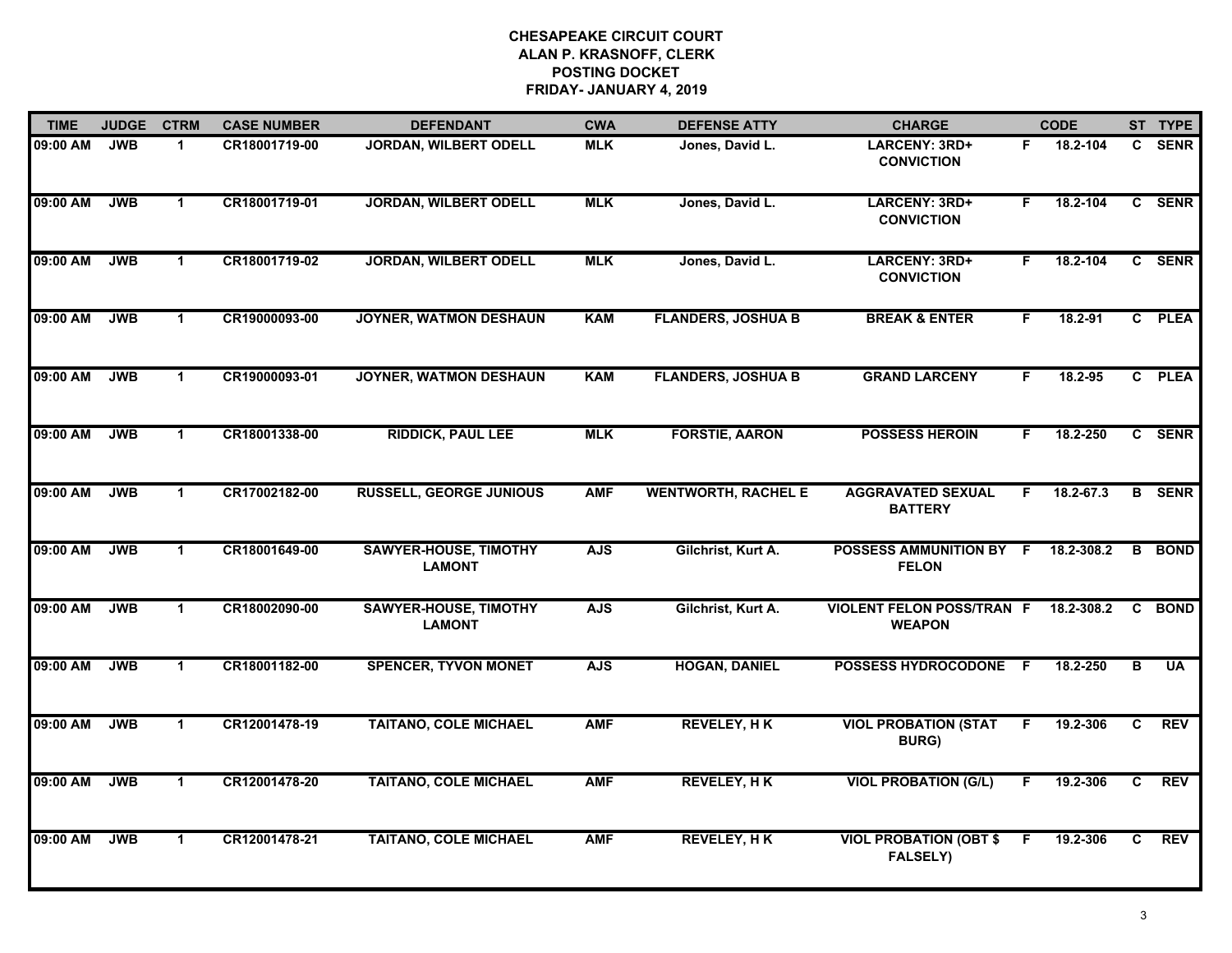| <b>TIME</b> | <b>JUDGE</b> | <b>CTRM</b>          | <b>CASE NUMBER</b> | <b>DEFENDANT</b>                   | <b>CWA</b> | <b>DEFENSE ATTY</b>           | <b>CHARGE</b>                                       |                | <b>CODE</b>     |    | ST TYPE       |
|-------------|--------------|----------------------|--------------------|------------------------------------|------------|-------------------------------|-----------------------------------------------------|----------------|-----------------|----|---------------|
| 09:00 AM    | <b>JWB</b>   | $\mathbf{1}$         | CR12001478-22      | <b>TAITANO, COLE MICHAEL</b>       | <b>AMF</b> | <b>REVELEY, HK</b>            | <b>VIOL PROBATION (G/L)</b>                         | F.             | 19.2-306        | C. | <b>REV</b>    |
| 09:00 AM    | <b>JWB</b>   | $\mathbf{1}$         | CR12001478-23      | <b>TAITANO, COLE MICHAEL</b>       | <b>AMF</b> | <b>REVELEY, HK</b>            | <b>VIOL PROBATION (STAT</b><br><b>BURG)</b>         | F.             | 19.2-306        | C  | <b>REV</b>    |
| 09:00 AM    | <b>JWB</b>   | $\blacktriangleleft$ | CR12001478-24      | <b>TAITANO, COLE MICHAEL</b>       | <b>AMF</b> | <b>REVELEY, HK</b>            | <b>VIOL PROBATION (OBT \$</b><br><b>FALSELY)</b>    | F              | 19.2-306        | C  | <b>REV</b>    |
| 09:00 AM    | <b>JWB</b>   | $\blacktriangleleft$ | CR12001478-25      | <b>TAITANO, COLE MICHAEL</b>       | <b>AMF</b> | <b>REVELEY, HK</b>            | <b>VIOL PROBATION (STAT</b><br><b>BURG)</b>         | F.             | 19.2-306        | C  | <b>REV</b>    |
| 09:00 AM    | <b>JWB</b>   | $\blacktriangleleft$ | CR18001030-00      | <b>TAYLOR, DOMINIQUE ALEXANDER</b> | <b>BW</b>  | <b>FORSTIE, AARON</b>         | <b>FORGE BANK NOTE</b>                              | F.             | 18.2-170        |    | C SENR        |
| 09:00 AM    | <b>JWB</b>   | $\blacktriangleleft$ | CR18001030-01      | <b>TAYLOR, DOMINIQUE ALEXANDER</b> | <b>BW</b>  | <b>FORSTIE, AARON</b>         | <b>OBTAIN MONEY FALSE</b><br><b>PRET &lt;\$200</b>  | М              | 18.2-178        |    | C SENR        |
| 09:00 AM    | <b>JWB</b>   | $\mathbf{1}$         | CR18001030-02      | <b>TAYLOR, DOMINIQUE ALEXANDER</b> | <b>BW</b>  | <b>FORSTIE, AARON</b>         | <b>BANK NOTES</b>                                   | $\overline{M}$ | 18.2-173        |    | S SENR        |
| 09:00 AM    | <b>JWB</b>   | $\mathbf 1$          | CR18001030-03      | <b>TAYLOR, DOMINIQUE ALEXANDER</b> | <b>BW</b>  | <b>FORSTIE, AARON</b>         | <b>POSSESS MARIJUANA</b>                            | М              | 18.2-250.1      |    | S SENR        |
| 09:00 AM    | <b>JWB</b>   | $\mathbf 1$          | CR18002257-00      | <b>WILLIAMS, JEWELS M</b>          | <b>AHM</b> | <b>RINGLER-LANTZY, THOMAS</b> | <b>BOND APPEAL</b>                                  | $\mathbf{o}$   | 19.2-124        |    | C BOND        |
| 09:00 AM    | <b>JWB</b>   | $\blacktriangleleft$ | CR18001293-00      | <b>WILSON, TIRAN LYDELL; JR</b>    | <b>AHM</b> | <b>SWEENEY, B COLIN</b>       | <b>ELUDE/DISREGARD POLICE- F</b><br><b>FELONY</b>   |                | $46.2 - 817(B)$ |    | C SENR        |
| 09:00 AM    | <b>JWB</b>   | $\mathbf 1$          | CR18001556-00      | <b>WRAZEN, WALTER JOHN</b>         | <b>WHC</b> | <b>MUSSONI, ERIK</b>          | <b>OBTAIN MONEY FALSE</b><br><b>PRET &gt;=\$200</b> | F.             | 18.2-178        |    | <b>B</b> SENR |
| 09:00 AM    | <b>JWB</b>   | $\mathbf 1$          | CR18001556-03      | <b>WRAZEN, WALTER JOHN</b>         | <b>WHC</b> | <b>MUSSONI, ERIK</b>          | <b>FALSE STMT TO OBT</b><br><b>CREDIT &gt;\$200</b> | F.             | 18.2-186        |    | <b>B</b> SENR |
| 09:00 AM    | <b>FBL</b>   | 3                    | CR18000963-00      | <b>BERT, TINESHA LYNN</b>          | <b>BEC</b> | <b>HOGAN, DANIEL</b>          | DRIVE ON SUSP/REVO 3RD+ M<br><b>OFF</b>             |                | B.46.2-301      | S. | <b>TRYL</b>   |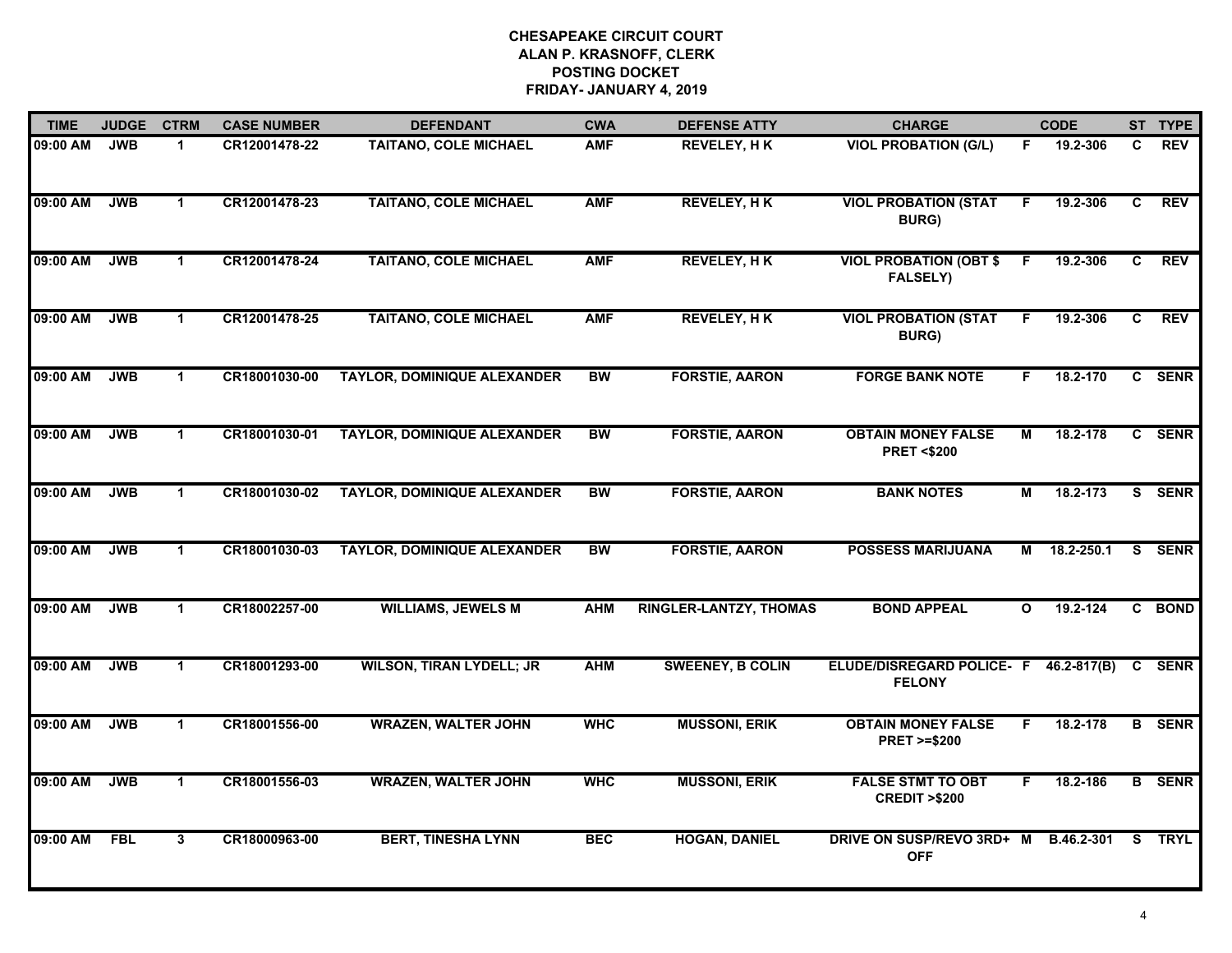| <b>TIME</b>  | <b>JUDGE</b> | <b>CTRM</b>  | <b>CASE NUMBER</b> | <b>DEFENDANT</b>                     | <b>CWA</b> | <b>DEFENSE ATTY</b>           | <b>CHARGE</b>                                     |                | <b>CODE</b>       |     | ST TYPE                 |
|--------------|--------------|--------------|--------------------|--------------------------------------|------------|-------------------------------|---------------------------------------------------|----------------|-------------------|-----|-------------------------|
| 09:00 AM     | <b>FBL</b>   | 3            | CR18002081-00      | <b>BROWN, JAVAR LATRAY</b>           | <b>SPP</b> |                               | <b>EXPIRED INSPECTION</b><br><b>STICKER</b>       |                | 46.2-1158         |     | S TRYL                  |
| 09:00 AM     | FBL          | 3            | CR18000662-00      | <b>BURTON, JORDAN</b>                | <b>BEC</b> | <b>KOZAK, WARREN</b>          | <b>RECKLESS DRIVING</b>                           |                | M A.46.2-852      | - S | $\overline{\mathsf{U}}$ |
| 09:00 AM     | <b>FBL</b>   | $\mathbf{3}$ | CR18002028-00      | <b>CLINKSCALES, KAMESHA DENISE</b>   | <b>SPP</b> | <b>HOLDER, WILLIAM JOSHUA</b> | <b>DRIVE SUSPENDED 3RD+</b>                       | М              | <b>B.46.2-301</b> |     | <b>S</b> TRYL           |
| 09:00 AM     | <b>FBL</b>   | 3            | CR17000057-02      | <b>CULPEPPER, RAVEN NICOLE</b>       | <b>KJB</b> | SWIFT-SHERARD, Sanita A.      | <b>PROB VIOL POSSESS</b><br><b>HEROIN</b>         | F.             | 19.2-306          | C   | <b>REV</b>              |
| 09:00 AM     | <b>FBL</b>   | 3            | CR18001364-00      | <b>FELTNER, AUDRY LYNN</b>           | <b>BEC</b> | <b>HAMILIN, JASON</b>         | <b>RECKLESS DR-PASS W/O</b><br><b>VISIBILTY</b>   | M              | A.46.2-854        | S.  | <b>DSR</b>              |
| 09:00 AM FBL |              | 3            | CR18001510-00      | <b>FORD, APRIL LYNN</b>              | <b>BEC</b> |                               | SP IN CITY OR TOWN (1-9)                          |                | I A.46.2-875 S    |     | <b>UA</b>               |
| 09:00 AM     | FBL          | $\mathbf{3}$ | CR18001949-00      | <b>GANDY, TYRELL IKEEM</b>           | <b>SPP</b> | <b>RINGLER-LANTZY, THOMAS</b> | POSSESS MARIJUANA 2ND<br><b>OFF</b>               | <b>M</b>       | 18.2-250.1        |     | S TRYL                  |
| 09:00 AM     | <b>FBL</b>   | 3            | CR18001912-00      | <b>GUION, GERALD EARL</b>            | <b>MAP</b> | <b>CRAWFORD, TIFFANY T</b>    | <b>STALKING: FEAR OF</b><br><b>DEATH/ASSLT</b>    | М              | 18.2-60.3         |     | <b>B</b> TRYL           |
| 09:00 AM     | <b>FBL</b>   | 3            | CR18001153-00      | <b>HAMIL, RAVEN NICOLE</b>           | <b>KJB</b> | <b>BOSLEY, CORIE</b>          | <b>POSSESS HEROIN</b>                             | F.             | 18.2-250          |     | C SENR                  |
| 09:00 AM     | <b>FBL</b>   | 3            | CR18001153-01      | <b>HAMIL, RAVEN NICOLE</b>           | <b>KJB</b> | <b>BOSLEY, CORIE</b>          | <b>POSSESS COCAINE</b>                            | F.             | 18.2-250          |     | C SENR                  |
| 09:00 AM     | FBL          | 3            | CR18001508-00      | <b>HARDISON, WILLIAM HOWARD; III</b> | <b>BEC</b> | <b>BOUCHARD, JULIAN E</b>     | <b>PROTECTIVE ORDER:</b><br><b>VIOLATION</b>      |                | M 16.1-253.2      |     | <b>B</b> TRYL           |
| 09:00 AM     | <b>FBL</b>   | 3            | CR18001508-01      | <b>HARDISON, WILLIAM HOWARD; III</b> | <b>BEC</b> | <b>BOUCHARD, JULIAN E</b>     | <b>ASSAULT &amp; BATTERY-FAM</b><br><b>MEMBER</b> | $\overline{M}$ | $18.2 - 57.2$     |     | <b>B</b> TRYL           |
| 09:00 AM     | <b>FBL</b>   | 3            | CR18002077-00      | <b>MACKEY, STEVEN HOWARD; JR</b>     | <b>BEC</b> |                               | <b>PUBLIC</b><br><b>SWEARING/INTOXICATION</b>     | М              | 18.2-388          |     | S TRYL                  |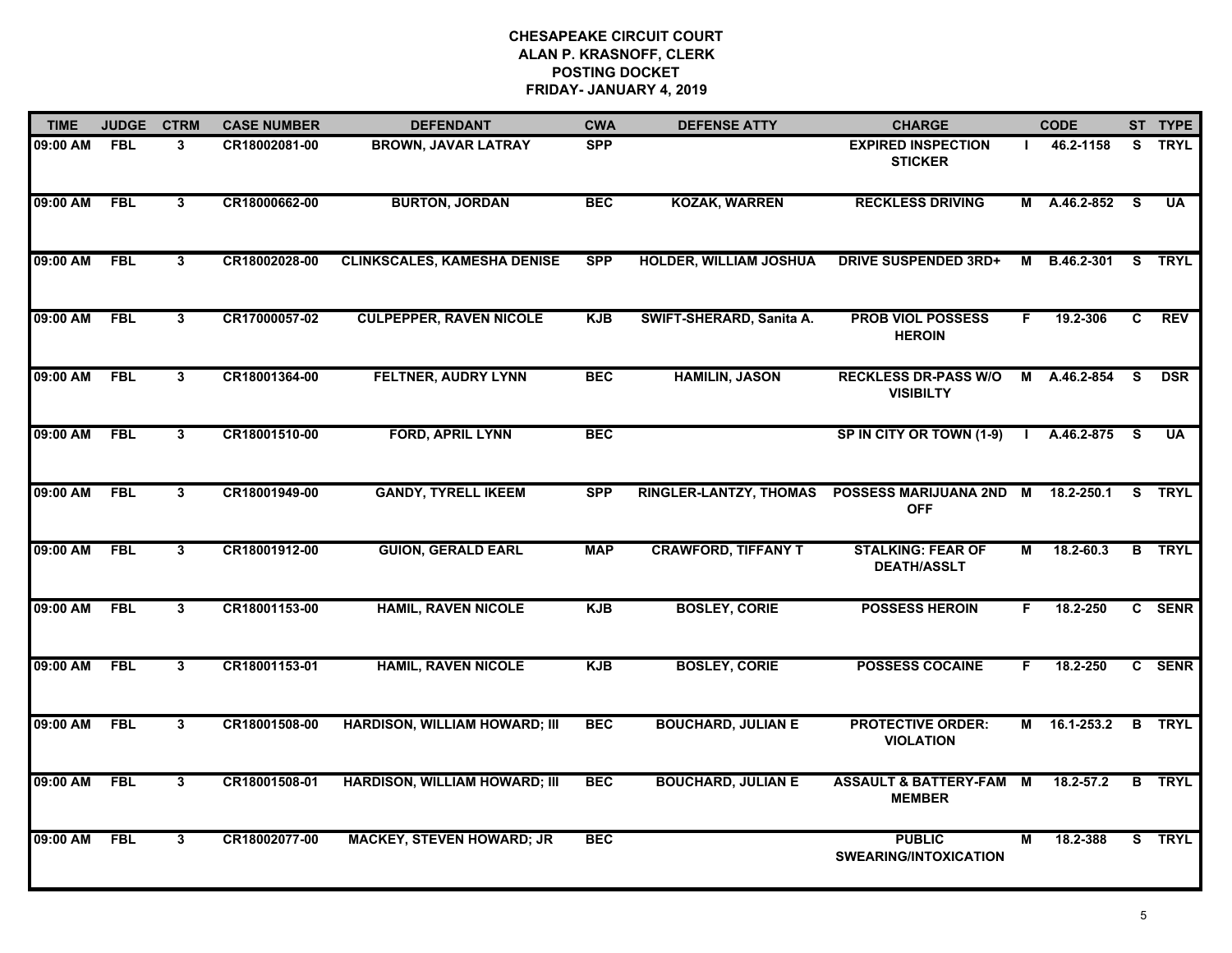| <b>TIME</b>  | <b>JUDGE</b> | <b>CTRM</b>    | <b>CASE NUMBER</b> | <b>DEFENDANT</b>                  | <b>CWA</b> | <b>DEFENSE ATTY</b>         | <b>CHARGE</b>                                       |    | <b>CODE</b>  |              | ST TYPE       |
|--------------|--------------|----------------|--------------------|-----------------------------------|------------|-----------------------------|-----------------------------------------------------|----|--------------|--------------|---------------|
| 09:00 AM     | <b>FBL</b>   | 3              | CR18001913-00      | <b>MARTINEZ, ELISHA RAYSHELL</b>  | <b>BEC</b> | <b>CURRIN, KATHERINE D</b>  | ASSAULT & BATTERY-FAM M<br><b>MEMBER</b>            |    | 18.2-57.2    |              | <b>B</b> TRYL |
| 09:00 AM     | FBL          | 3              | CR18001913-01      | <b>MARTINEZ, ELISHA RAYSHELL</b>  | <b>BEC</b> | <b>CURRIN, KATHERINE D</b>  | <b>ASSAULT &amp; BATTERY-FAM M</b><br><b>MEMBER</b> |    | 18.2-57.2    | $\mathbf{B}$ | TRYL          |
| 09:00 AM     | <b>FBL</b>   | $\mathbf{3}$   | CR18002075-00      | <b>MEEKS, DANNY W</b>             | <b>MJ</b>  |                             | FAIL OBT CONDITIONAL USE M<br><b>PERMT</b>          |    | 17-114       |              | S TRYL        |
| 09:00 AM     | <b>FBL</b>   | 3              | CR18001475-00      | <b>MITCHELL, SOPHIA</b>           | <b>SPP</b> |                             | <b>SPEED 38/25</b>                                  |    | F.46.2-874   | - S          | <b>DSR</b>    |
| 09:00 AM     | <b>FBL</b>   | 3              | CR18001470-00      | <b>RATCLIFF, ARLESTER S; III</b>  | <b>SPP</b> | <b>CHAPMAN, NATHAN</b>      | <b>DRIVE ON REVOKED OL:</b><br>5TH OFF              | M  | B.46.2-301   | S.           | <b>TRYL</b>   |
| 09:00 AM FBL |              | 3              | CR17002462-00      | <b>SALMON, RAYMOND</b>            | <b>BEC</b> | Morris, Diallo K.           | <b>POSSESS MARIJUANA</b>                            |    | M 18.2-250.1 | B            | <b>DD</b>     |
| 09:00 AM     | FBL          | 3              | CR17002462-01      | <b>SALMON, RAYMOND</b>            | <b>BEC</b> | Morris, Diallo K.           | <b>FTA-DD RETURN</b>                                | М  | 18.2-456     |              | <b>B</b> TRYL |
| 09:00 AM     | <b>FBL</b>   | $\mathbf{3}$   | CR18001416-00      | <b>STOWE, IVEY LEE</b>            | <b>BEC</b> |                             | 73/55 SP                                            |    | G.46.2-870 S |              | <b>DSR</b>    |
| 09:00 AM     | <b>FBL</b>   | 3              | CR18001687-00      | <b>WILLIAMS, DANIEL WILLIELEE</b> | <b>SPP</b> | <b>MCCORMACK, JARRETT L</b> | <b>ASSAULT &amp; BATTERY-FAM M</b><br><b>MEMBER</b> |    | 18.2-57.2    |              | C TRYL        |
| 09:00 AM     | <b>RAB</b>   | $\overline{7}$ | CR18001007-00      | <b>BOWMAN, CHRISTOPHER JAMES</b>  | <b>JAF</b> | <b>KUBOVICK, ANDREW</b>     | <b>REC/BUY STOLEN GOODS</b><br>> \$200              | F. | 18.2-108     |              | <b>B</b> TRYL |
| 09:00 AM     | <b>RAB</b>   | $\overline{7}$ | CR18001007-01      | <b>BOWMAN, CHRISTOPHER JAMES</b>  | <b>JAF</b> | <b>KUBOVICK, ANDREW</b>     | <b>CONSPIRE/AID/ABET</b><br>LARCENY>\$200           | F. | 18.2-23      |              | <b>B</b> TRYL |
| 09:00 AM     | <b>RAB</b>   | $\overline{7}$ | CR18000308-00      | <b>FLETCHER, TRACY LYNN</b>       | <b>DRT</b> | <b>WOOOTEN, MATTHEW</b>     | PETIT LARCENY 3RD OFF                               | F. | 18.2-96      |              | <b>B</b> SENR |
| 09:00 AM     | <b>RAB</b>   | $\overline{7}$ | CR12001124-13      | <b>HERBORN, SABRINA DAWN</b>      | <b>DRT</b> | <b>MAURER, PATRICK L</b>    | <b>PROB VIOL POSS</b><br><b>METHADONE</b>           | F. | 19.2-306     | C.           | <b>REV</b>    |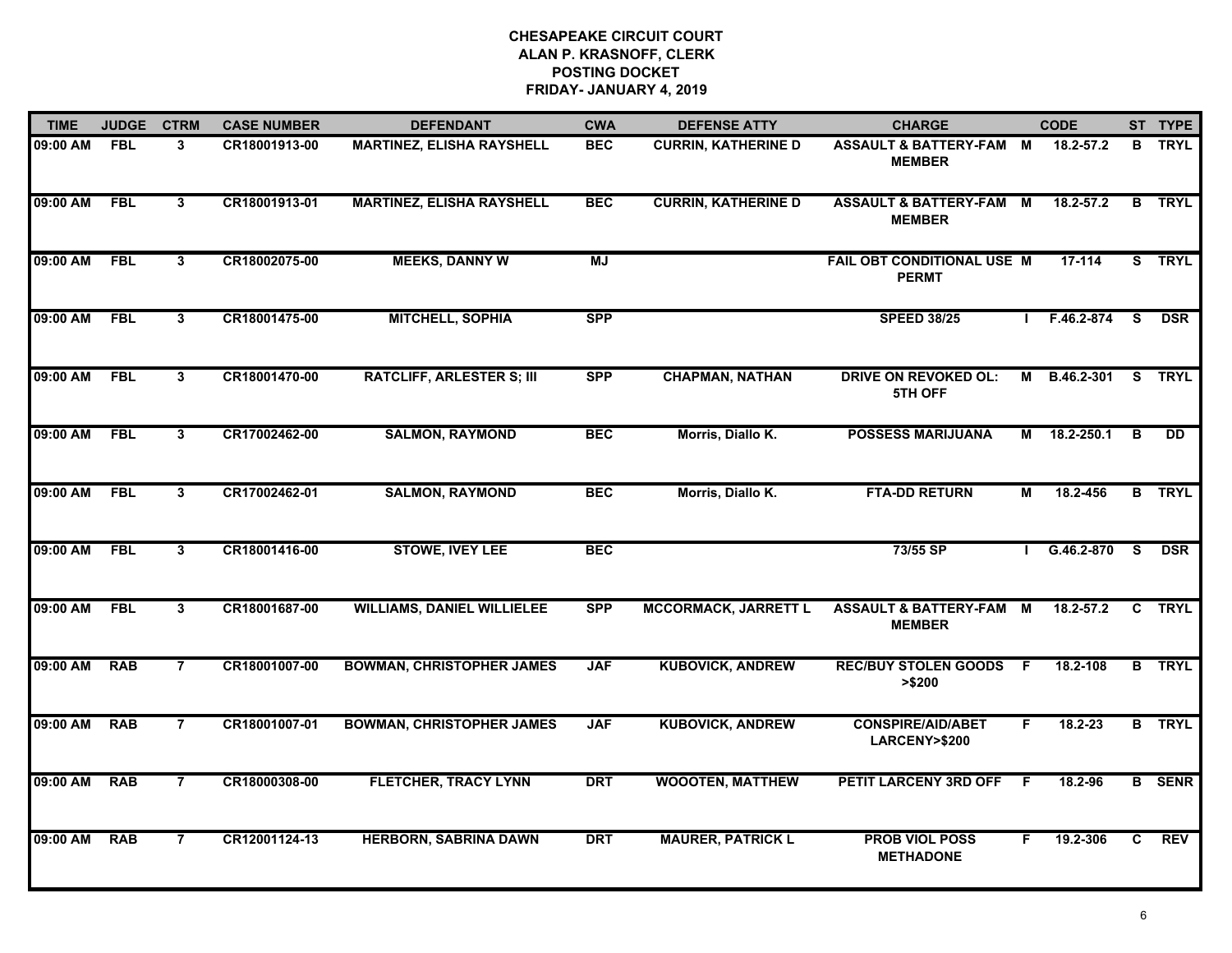| <b>TIME</b> | <b>JUDGE</b> | <b>CTRM</b>    | <b>CASE NUMBER</b> | <b>DEFENDANT</b>                | <b>CWA</b> | <b>DEFENSE ATTY</b>      | <b>CHARGE</b>                                    |     | <b>CODE</b>   |                | ST TYPE     |
|-------------|--------------|----------------|--------------------|---------------------------------|------------|--------------------------|--------------------------------------------------|-----|---------------|----------------|-------------|
| 09:00 AM    | <b>RAB</b>   | $\overline{7}$ | CR12001124-14      | <b>HERBORN, SABRINA DAWN</b>    | <b>DRT</b> | <b>MAURER, PATRICK L</b> | <b>PROB VIOL POSS</b><br><b>OXYCODONE</b>        | F.  | 19.2-306      | C.             | <b>REV</b>  |
| 09:00 AM    | <b>RAB</b>   | $\overline{7}$ | CR12001124-15      | <b>HERBORN, SABRINA DAWN</b>    | <b>DRT</b> | <b>MAURER, PATRICK L</b> | <b>PROB VIOL GRAND</b><br><b>LARCENY</b>         | F   | 19.2-306      | C              | <b>REV</b>  |
| 09:00 AM    | <b>RAB</b>   | $\overline{7}$ | CR18001453-00      | <b>HUDGINS, COREY ALEXANDER</b> | <b>JAF</b> | <b>HOGAN, DANIEL</b>     | <b>MALICIOUS WOUNDING</b>                        | F.  | $18.2 - 51$   |                | C MENT      |
| 09:00 AM    | <b>RAB</b>   | $\overline{7}$ | CR18001453-01      | <b>HUDGINS, COREY ALEXANDER</b> | <b>JAF</b> | <b>HOGAN, DANIEL</b>     | <b>TRESPASS AFTER</b><br><b>FORBIDDEN</b>        | М   | 18.2-119      |                | C MENT      |
| 09:00 AM    | <b>RAB</b>   | $\overline{7}$ | CR17000388-00      | <b>MALDONADO, GUILFREDO</b>     |            | Winn, A Robinson         | <b>DWI 2ND W/I 5 YEARS</b>                       |     | M B.18.2-266  | В              | <b>CC</b>   |
| 09:00 AM    | <b>RAB</b>   | $\overline{7}$ | CR10001786-02      | <b>MASON, JAMES ANTHONY</b>     | <b>AWW</b> | Gilchrist, Kurt A.       | <b>VIOL PROBATION ON FEL</b><br><b>OFF</b>       | -F  | 19.2-306      | C              | C           |
| 09:00 AM    | <b>RAB</b>   | $\overline{7}$ | CR00A02280-03      | PORTER, WILLIAM LEE; JR         | <b>AHM</b> | Wegman, Robert L.        | <b>PROB VIOL ROBBERY</b>                         | F.  | 19.2-306      | C              | <b>REV</b>  |
| 09:00 AM    | <b>RAB</b>   | $\overline{7}$ | CR18002108-00      | <b>SMALLWOOD, KIMBERLY HOPE</b> | <b>SPP</b> | <b>FORSTIE, AARON</b>    | <b>POSSESS HEROIN</b>                            | F.  | 18.2-250      |                | C MENT      |
| 09:00 AM    | <b>RAB</b>   | $\overline{7}$ | CR18002108-01      | <b>SMALLWOOD, KIMBERLY HOPE</b> | <b>SPP</b> | <b>FORSTIE, AARON</b>    | <b>POSSESS HEROIN</b>                            | F.  | 18.2-250      | C.             | <b>MENT</b> |
| 09:00 AM    | <b>RAB</b>   | $\overline{7}$ | CR18001023-00      | <b>STOKELY, MARK ALLEN; III</b> | <b>DJH</b> | Jones, David L.          | <b>CARJACKING</b>                                | F.  | 18.2-58.1     |                | C SENR      |
| 09:00 AM    | <b>RAB</b>   | $\overline{7}$ | CR18001023-01      | <b>STOKELY, MARK ALLEN; III</b> | <b>DJH</b> | Jones, David L.          | <b>USE FIREARM IN FELONY</b><br><b>1ST OFF</b>   | - F | $18.2 - 53.1$ |                | C SENR      |
| 09:00 AM    | <b>RAB</b>   | $\overline{7}$ | CR18001023-02      | <b>STOKELY, MARK ALLEN; III</b> | <b>DJH</b> | Jones, David L.          | <b>WEAR MASK TO CONCEAL F</b><br><b>IDENTITY</b> |     | 18.2-422      | $\overline{c}$ | <b>SENR</b> |
| 09:00 AM    | <b>RAB</b>   | $\overline{7}$ | CR18001023-04      | <b>STOKELY, MARK ALLEN; III</b> | <b>DJH</b> | Jones, David L.          | <b>SUSP OL</b>                                   |     | M B.46.2-301  |                | C SENR      |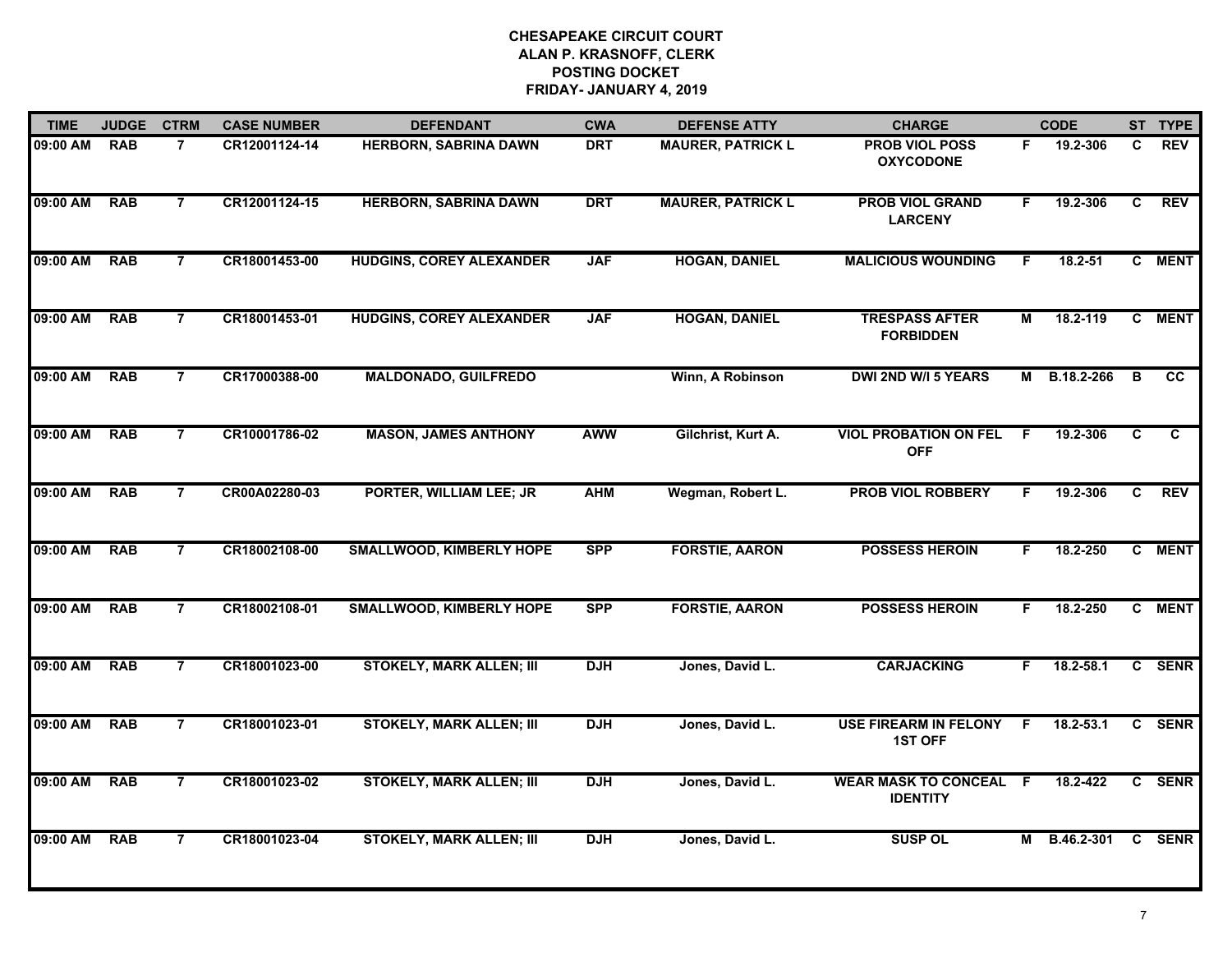| <b>TIME</b>  | <b>JUDGE</b> | <b>CTRM</b>    | <b>CASE NUMBER</b> | <b>DEFENDANT</b>                  | <b>CWA</b> | <b>DEFENSE ATTY</b>      | <b>CHARGE</b>                                   |    | <b>CODE</b>           |   | ST TYPE       |
|--------------|--------------|----------------|--------------------|-----------------------------------|------------|--------------------------|-------------------------------------------------|----|-----------------------|---|---------------|
| 09:00 AM     | <b>RAB</b>   | $\overline{7}$ | CR17001921-03      | <b>TROTTER, TONEKA SHORINE</b>    | <b>DAM</b> | SWIFT-SHERARD, Sanita A. | <b>PROB VIOL</b><br>(CONCEALMENT)               | F. | 19.2-306              | в | <b>REV</b>    |
| 09:30 AM     | <b>RAB</b>   | $\overline{2}$ | CR16001550-03      | <b>CARRINGTON, CHARLES MARTAN</b> | <b>SNS</b> | Buyrn, William E.        | <b>PROB VIOL (GRAND</b><br><b>LARCENY)</b>      | F. | 19.2-306              | C | <b>TBS</b>    |
| 09:30 AM     | <b>RAB</b>   | $\mathbf{2}$   | CR18001408-00      | <b>FORD, MATTHEW LANE</b>         | <b>MLK</b> | <b>HAMLIN, JASON L</b>   | <b>DWI, 3RD/SUB</b>                             |    | $F$ C.18.2-266        |   | <b>B</b> ADAT |
| 09:30 AM     | <b>RAB</b>   | $\overline{2}$ | CR18001408-02      | <b>FORD, MATTHEW LANE</b>         | <b>MLK</b> | <b>HAMLIN, JASON L</b>   | <b>DRIV SUSP/REV NO</b><br><b>ENDANGER-MISD</b> | М  | $46.2 -$<br>391(D)(1) |   | <b>B</b> ADAT |
| 09:30 AM     | <b>RAB</b>   | $\overline{2}$ | CR18001408-03      | <b>FORD, MATTHEW LANE</b>         | <b>MLK</b> | <b>HAMLIN, JASON L</b>   | OP WITHOUT IGNITION<br><b>INTERLOCK</b>         | М  | 18.2-272C             |   | <b>B</b> ADAT |
| 09:30 AM RAB |              | $\mathbf{2}$   | CR18000711-00      | <b>GREEN, MALIK DAQUAN</b>        | <b>PLS</b> | <b>HAMLIN, JASON L</b>   | <b>OBTAIN MONEY FALSELY F</b>                   |    | 18.2-178              |   | C ADAT        |
| 09:30 AM     | <b>RAB</b>   | $\overline{2}$ | CR18000711-01      | <b>GREEN, MALIK DAQUAN</b>        | <b>PLS</b> | <b>HAMLIN, JASON L</b>   | <b>OBTAIN MONEY FALSELY F</b>                   |    | 18.2-178              |   | <b>B</b> ADAT |
| 09:30 AM     | <b>RAB</b>   | $\overline{2}$ | CR18000711-02      | <b>GREEN, MALIK DAQUAN</b>        | <b>PLS</b> | <b>HAMLIN, JASON L</b>   | <b>FORGERY</b>                                  | F. | 18.2-172              |   | C ADAT        |
| 09:30 AM     | <b>RAB</b>   | $\mathbf{2}$   | CR18000711-05      | <b>GREEN, MALIK DAQUAN</b>        | <b>PLS</b> | <b>HAMLIN, JASON L</b>   | <b>FORGERY</b>                                  | F. | 18.2-172              |   | C ADAT        |
| 09:30 AM     | <b>RAB</b>   | $\overline{2}$ | CR18000711-07      | <b>GREEN, MALIK DAQUAN</b>        | <b>PLS</b> | <b>HAMLIN, JASON L</b>   | <b>FORGERY</b>                                  | F. | 18.2-172              |   | C ADAT        |
| 09:30 AM     | <b>RAB</b>   | $\mathbf{2}$   | CR18000711-09      | <b>GREEN, MALIK DAQUAN</b>        | <b>PLS</b> | <b>HAMLIN, JASON L</b>   | <b>OBTAIN MONEY FALSELY F</b>                   |    | 18.2-178              | C | <b>ADAT</b>   |
| 09:30 AM     | <b>RAB</b>   | $\overline{2}$ | CR13000600-02      | <b>JONES, FRANKIE DEVON</b>       |            |                          | PROB VIOL ELUDE LEO                             | F. | 19.2-306              |   | C ADAT        |
| 09:30 AM     | <b>RAB</b>   | $\overline{2}$ | CR16001403-01      | <b>MURPHY, GEORGE RANDOLPH</b>    |            |                          | <b>PROB VIOL PWID</b><br><b>MARIJUANA</b>       | F. | 19.2-306              |   | <b>B</b> ADAT |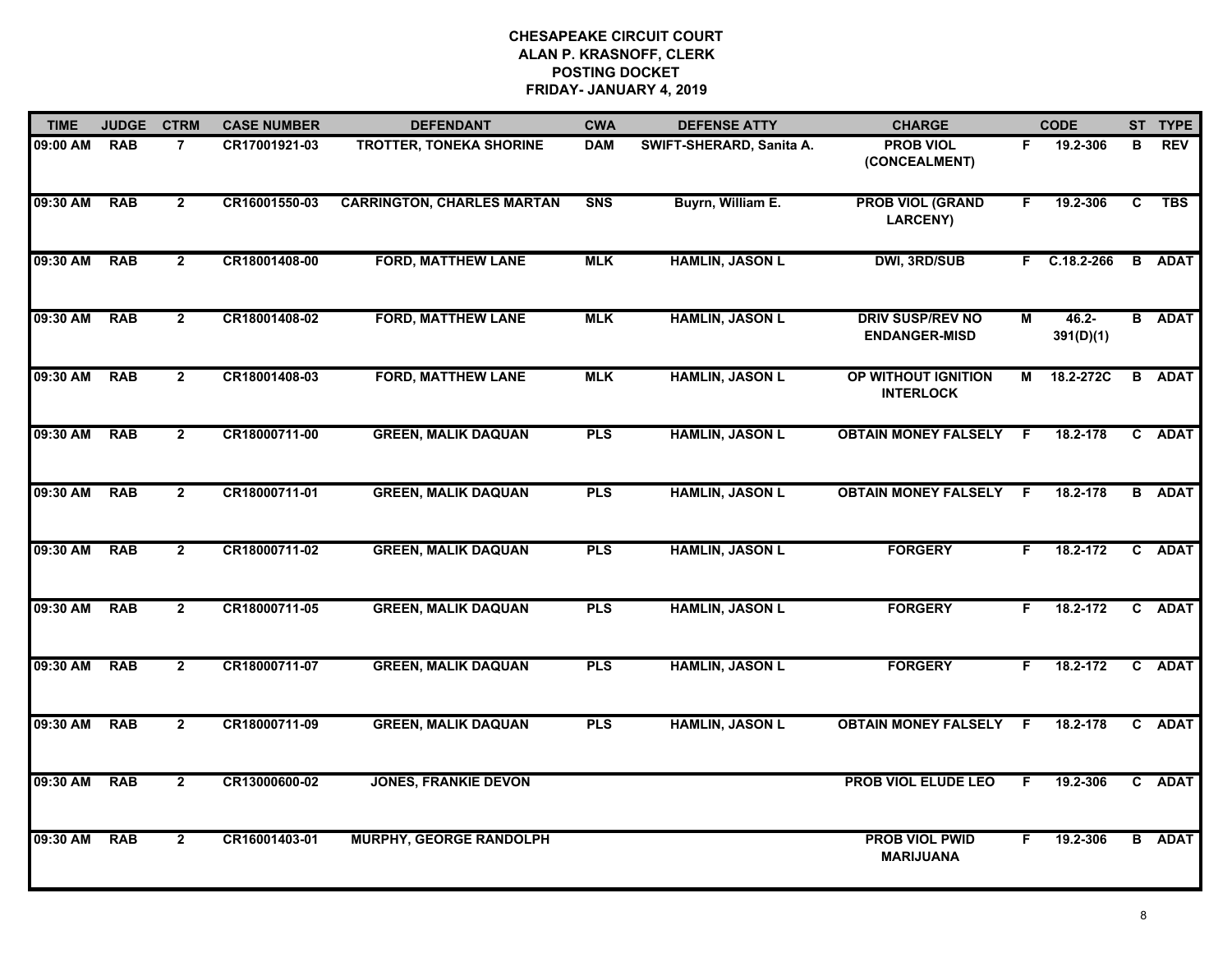| <b>TIME</b> | <b>JUDGE</b> | <b>CTRM</b>    | <b>CASE NUMBER</b> | <b>DEFENDANT</b>               | <b>CWA</b> | <b>DEFENSE ATTY</b>     | <b>CHARGE</b>                                           |                | <b>CODE</b>  |   | ST TYPE       |
|-------------|--------------|----------------|--------------------|--------------------------------|------------|-------------------------|---------------------------------------------------------|----------------|--------------|---|---------------|
| 09:30 AM    | <b>RAB</b>   | $\overline{2}$ | CR18002045-00      | <b>PALLETTE, OSIE STEURT</b>   | <b>KAM</b> |                         | FLSE STMT ON CRIM HIST F 18.2-308.2:2<br><b>CONSENT</b> |                |              | B | <b>ADAT</b>   |
| 09:30 AM    | <b>RAB</b>   | $\overline{2}$ | CR18001742-00      | <b>RIDDICK, MICHAEL HILTON</b> |            |                         | <b>OBTAIN CREDIT CARD</b><br><b>NO.LARCENY</b>          | F.             | 18.2-192     |   | <b>B</b> ADAT |
| 09:30 AM    | <b>RAB</b>   | $\overline{2}$ | CR18001742-01      | <b>RIDDICK, MICHAEL HILTON</b> |            |                         | <b>OBTAIN CREDIT CARD</b><br><b>NO.LARCENY</b>          | F.             | 18.2-192     |   | <b>B</b> ADAT |
| 09:30 AM    | <b>RAB</b>   | $\overline{2}$ | CR18001742-02      | <b>RIDDICK, MICHAEL HILTON</b> |            |                         | <b>OBTAIN CREDIT CARD</b><br><b>NO.LARCENY</b>          | F.             | 18.2-192     |   | <b>B</b> ADAT |
| 09:30 AM    | <b>RAB</b>   | $\overline{2}$ | CR18001742-03      | <b>RIDDICK, MICHAEL HILTON</b> |            |                         | <b>CONSPIRE: CREDIT CARD</b><br><b>THEFT</b>            | F.             | 18.2-192     |   | <b>B</b> ADAT |
| 09:30 AM    | <b>RAB</b>   | $\overline{2}$ | CR18001742-04      | <b>RIDDICK, MICHAEL HILTON</b> |            |                         | <b>CONSPIRE: CREDIT CARD F</b><br><b>THEFT</b>          |                | 18.2-192     |   | <b>B</b> ADAT |
| 09:30 AM    | <b>RAB</b>   | $\overline{2}$ | CR18001742-05      | <b>RIDDICK, MICHAEL HILTON</b> |            |                         | <b>CONSPIRE: CREDIT CARD</b><br><b>THEFT</b>            | - F            | 18.2-192     |   | <b>B</b> ADAT |
| 09:30 AM    | <b>RAB</b>   | $\overline{2}$ | CR18001742-06      | <b>RIDDICK, MICHAEL HILTON</b> |            |                         | <b>CREDIT CARD FRAUD</b><br><= \$200 IN 6M              | $\overline{M}$ | 18.2-195     |   | <b>B</b> ADAT |
| 09:30 AM    | <b>RAB</b>   | $\overline{2}$ | CR18001742-07      | <b>RIDDICK, MICHAEL HILTON</b> |            |                         | ID THEFT: ID TO DEFRAUD<br>$= $200$                     | M              | 18.2-186.3   |   | <b>B</b> ADAT |
| 09:30 AM    | <b>RAB</b>   | $\overline{2}$ | CR15002209-00      | <b>SCOTT, JAMES ANTONIO</b>    | <b>MIF</b> | <b>BASHARA, CHARLES</b> | <b>HABITUAL OFFENDER-</b><br><b>PRIOR OFF</b>           |                | F B.46.2-357 | B | <b>TBS</b>    |
| 09:30 AM    | <b>RAB</b>   | $\mathbf{2}$   | CR15002209-01      | <b>SCOTT, JAMES ANTONIO</b>    |            |                         | <b>FAIL TO APPEAR-</b><br><b>SENTENCING</b>             | М              | 18.2-456     |   | <b>B</b> ADAT |
| 09:30 AM    | <b>RAB</b>   | $\overline{2}$ | CR18002134-00      | <b>TAYLOR, RASHAUN ANTONIO</b> | <b>DAW</b> |                         | <b>FORGERY</b>                                          | F.             | 18.2-172     |   | <b>B</b> ADAT |
| 09:30 AM    | <b>RAB</b>   | $\overline{2}$ | CR18002134-01      | <b>TAYLOR, RASHAUN ANTONIO</b> | <b>DAW</b> |                         | <b>UTTERING</b>                                         | F.             | 18.2-172     |   | <b>B</b> ADAT |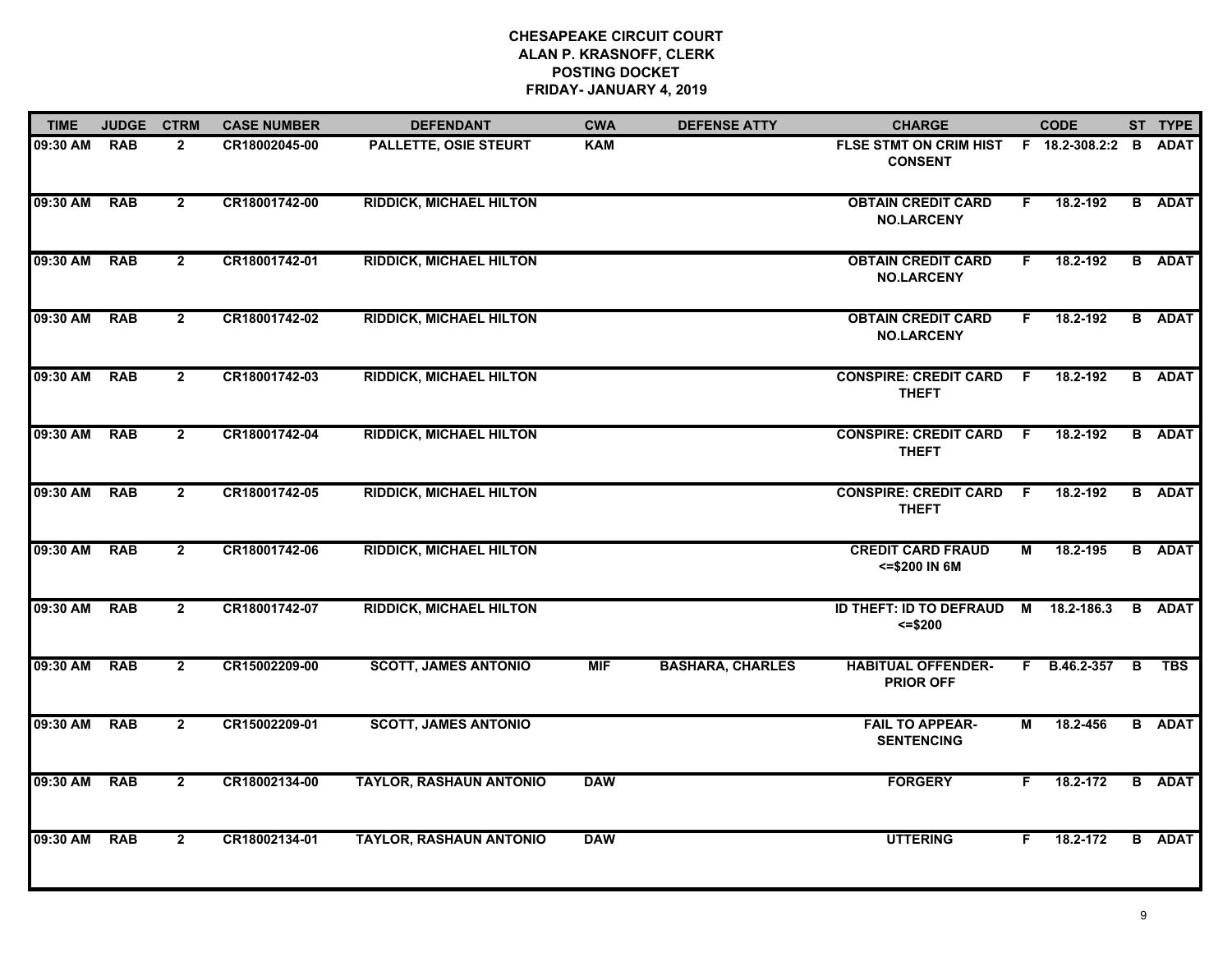| <b>TIME</b> | <b>JUDGE</b> | <b>CTRM</b>  | <b>CASE NUMBER</b> | <b>DEFENDANT</b>               | <b>CWA</b> | <b>DEFENSE ATTY</b>  | <b>CHARGE</b>                                       |   | <b>CODE</b>       |    | ST TYPE     |
|-------------|--------------|--------------|--------------------|--------------------------------|------------|----------------------|-----------------------------------------------------|---|-------------------|----|-------------|
| 09:30 AM    | <b>RAB</b>   | $\mathbf{2}$ | CR18002134-02      | <b>TAYLOR, RASHAUN ANTONIO</b> | <b>DAW</b> |                      | <b>OBTAIN MONEY FALSE</b><br><b>PRET &gt;=\$200</b> |   | 18.2-178          | в. | <b>ADAT</b> |
| 09:30 AM    | <b>RAB</b>   | $\mathbf{2}$ | CR18002123-00      | <b>WALKER, ROBERT</b>          |            |                      | <b>FAIL TO HAVE VEHICLE</b><br><b>INSPECTED</b>     |   | A.46.2-1158       | S. | <b>TBS</b>  |
| 09:30 AM    | <b>RAB</b>   | $\mathbf{2}$ | CR18002123-01      | <b>WALKER, ROBERT</b>          |            | <b>MUSSONI, ERIK</b> | SUSP O/L 3RD OFF                                    | м | <b>B.46.2-301</b> | s  | <b>ADAT</b> |
| 09:30 AM    | <b>RAB</b>   | $\mathbf{2}$ | CR18002123-02      | <b>WALKER, ROBERT</b>          |            |                      | <b>NO SEAT BELT</b>                                 |   | 46.2-1094         | S. | <b>TBS</b>  |